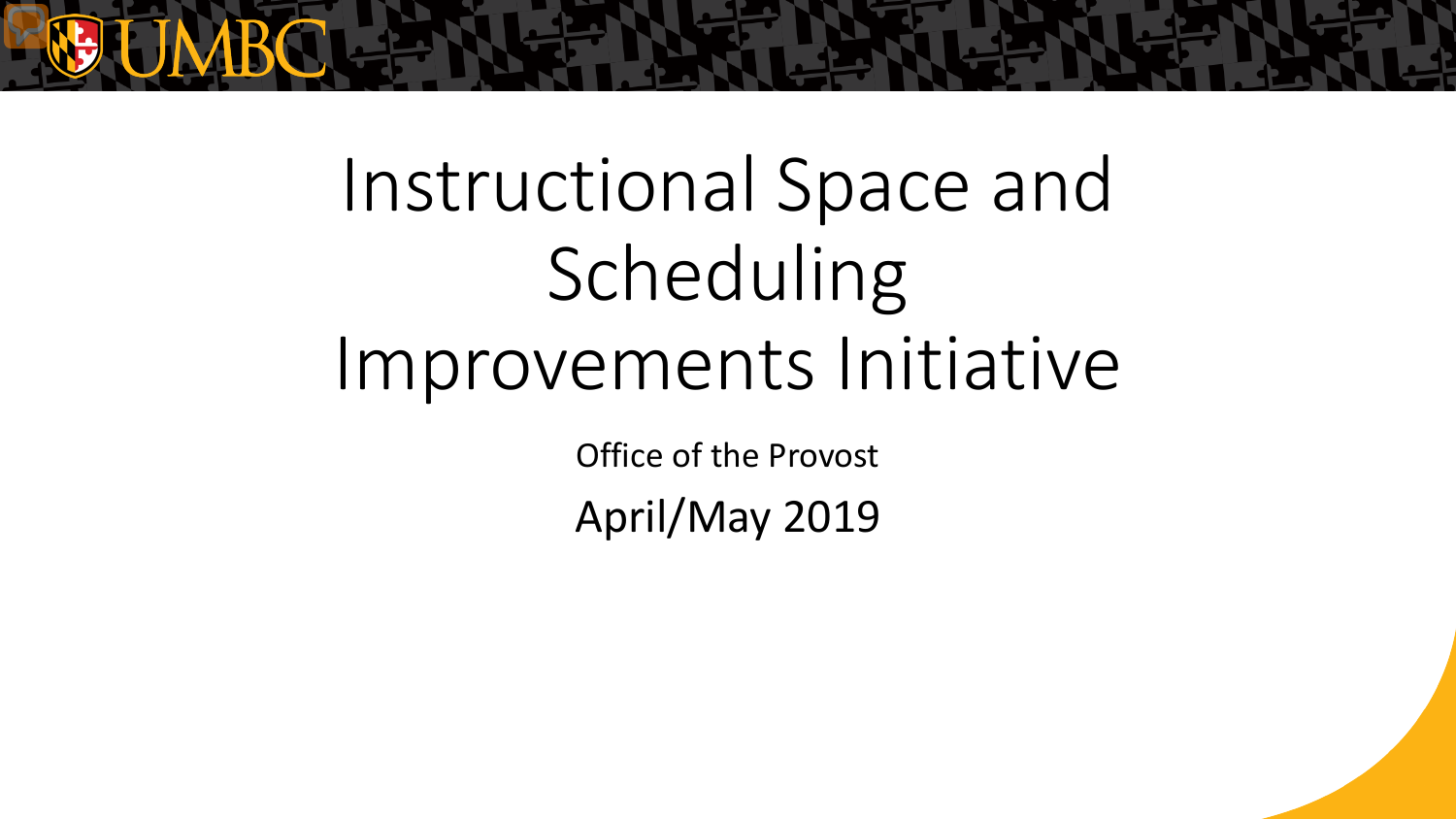### Purpose

Develop and implement recommendations that advance improvements in instructional space and scheduling which foster scholarly excellence.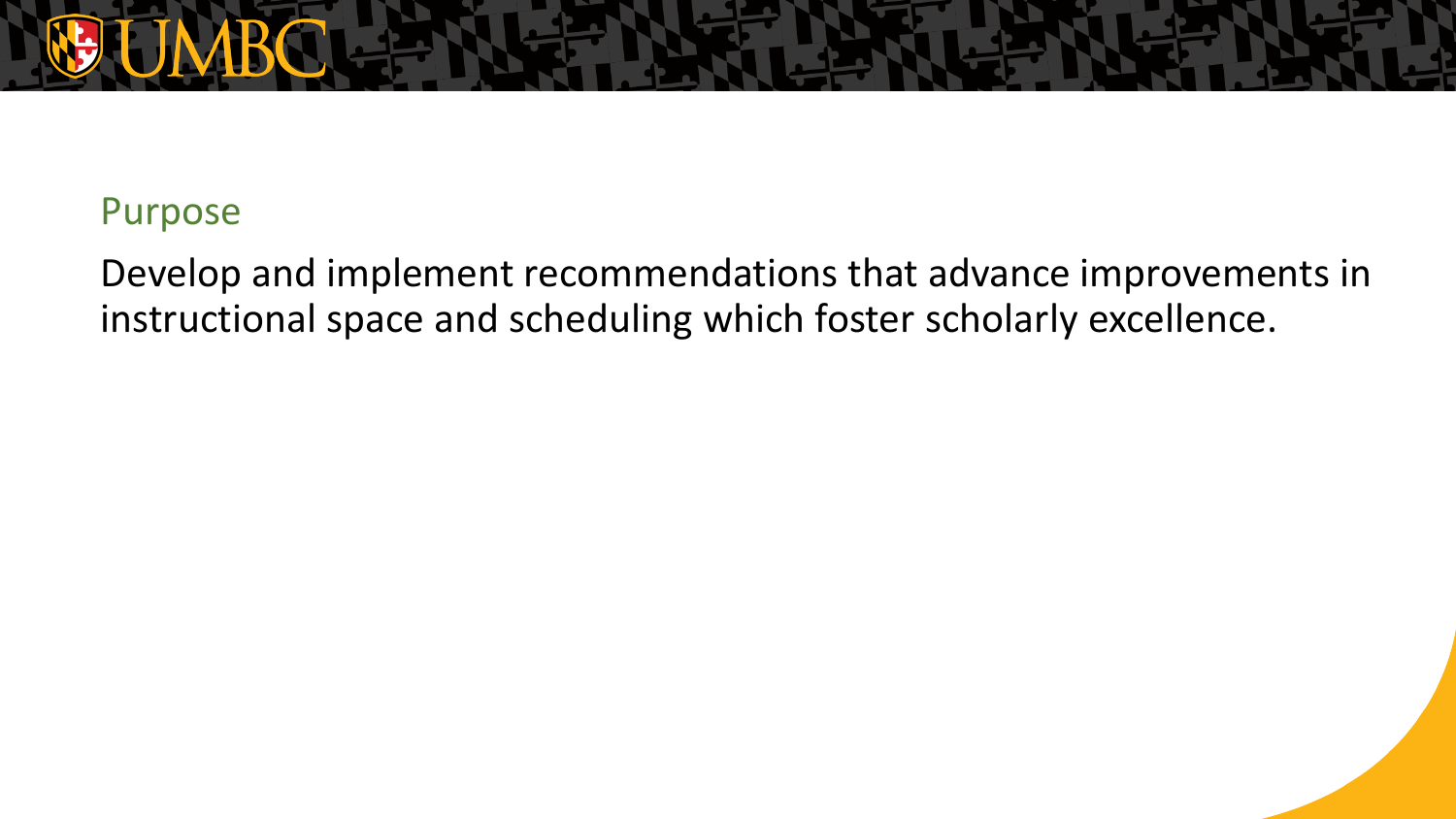

- •Background
- Process
- Engagement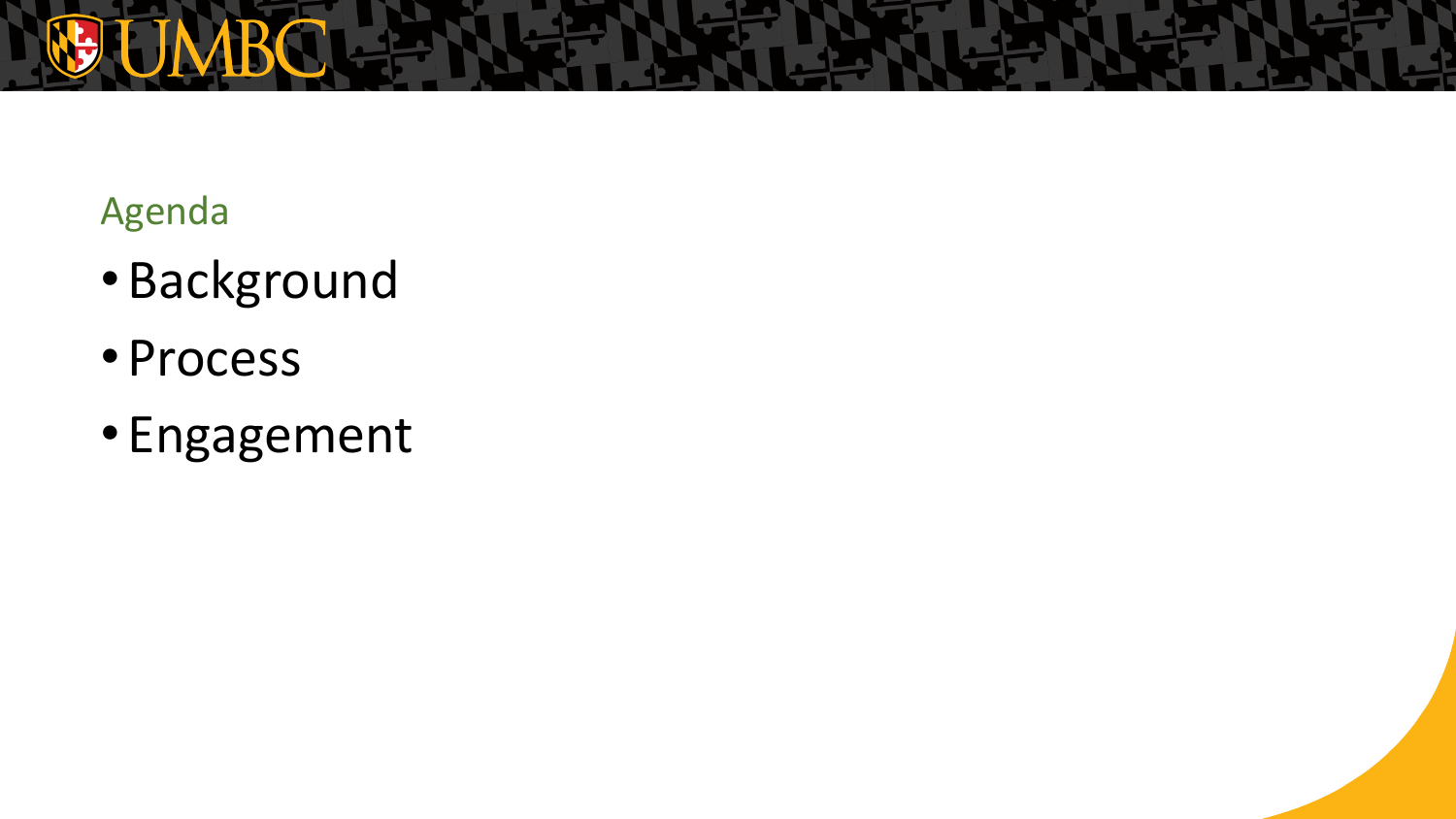#### **Firm Overview**

Educational Consulting Services Corp. (ECS) provides specialized consulting services to universities, polytechnics and colleges to help develop buildings, campuses, policies and planning tools that foster quality teaching, learning, research and an exceptional student life experience. Based in Toronto and active for 40 years, the ECS team has completed more than 1,100 facilities and campus planning projects across Canada, the US and internationally. This experience spans 80+ post-secondary institutions; the fact that most are repeat clients speaks to the quality and positive impact of our work.

#### **Services**

| <b>Strategic Planning</b>       | <b>Scheduling and Utilization Analyses</b> | <b>Functional Space Programs</b> |
|---------------------------------|--------------------------------------------|----------------------------------|
| <b>Trends and Best Practice</b> | <b>Space Audits</b>                        | <b>Facility Master Plans</b>     |
| <b>Standards and Benchmarks</b> | <b>Resource Demand Analyses</b>            | <b>Design Briefs</b>             |
| <b>Feasibility Studies</b>      | <b>Space Allocation Plans</b>              | <b>Design Reviews</b>            |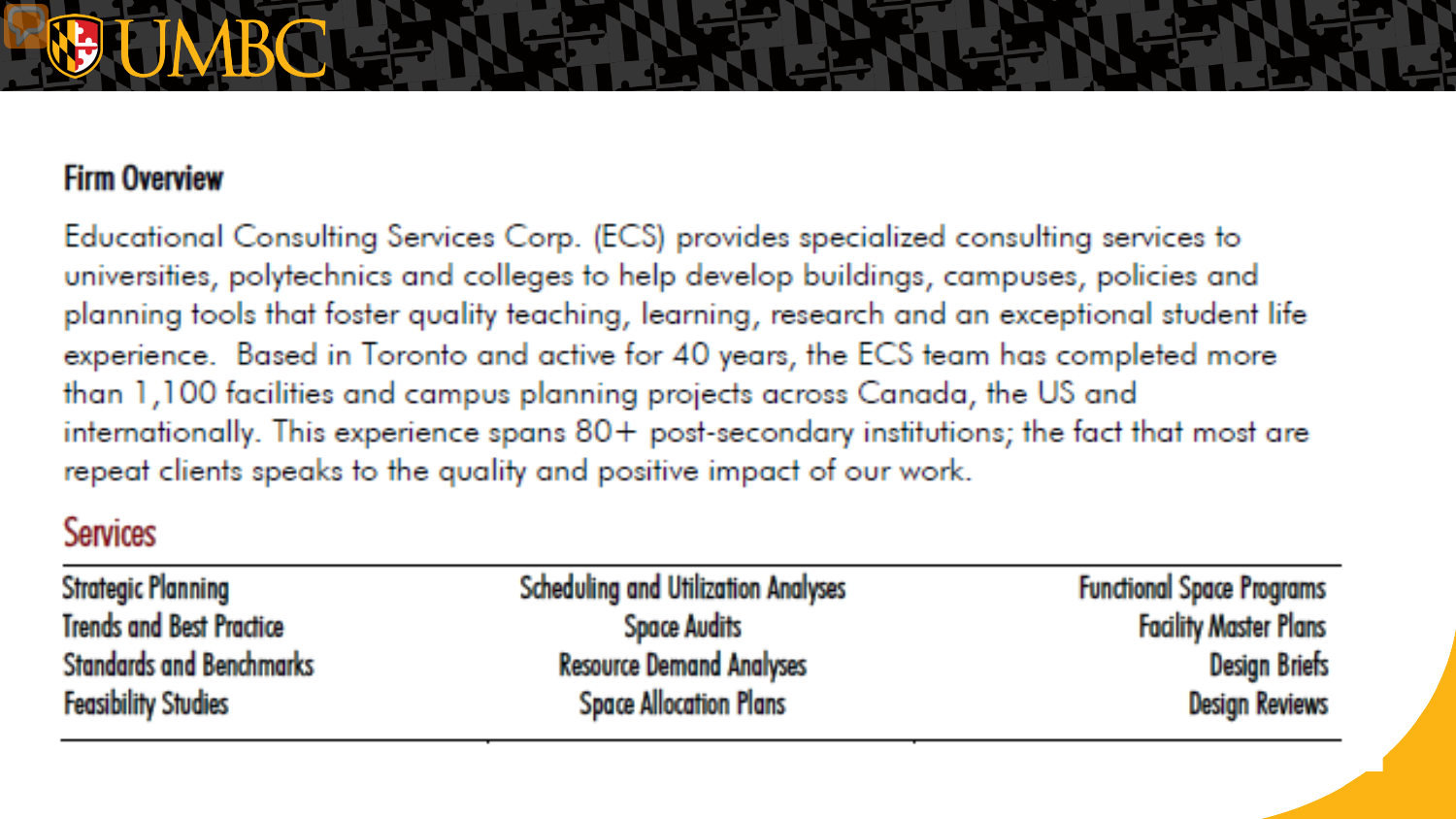# Michel de Jocas, ECS Principal and Team Lead

M.E.S (1985) York | B.Sc. Urb.Pl. (1983) Montréal



Michel has more than 30 years of space planning experience for education sector clients in Canada, the US and internationally. He joined ECS in 1985 after completing his studies in planning and became Principal of the firm along with Brian Barron in 1999.

Michel has led more than 500 space planning studies for colleges and universities spanning strategic planning, utilization and space allocation benchmarking assessments, space audits, resource demand analyses, space needs assessments, space plans, master plans, functional space

programs and design briefs. In addition, he has worked with many institutions to develop and strengthen space management and scheduling policies, processes and tools.

Michel has directed two major system-wide facilities benchmarking studies for government and education advocacy organizations. This includes an initiative to assess physical capacity, utilization and space requirements at 19 post-secondary institutions for Alberta Advanced Education and Technology; and the development of the Colleges Ontario Facilities Standards & Inventory (COFSI) framework of space inventory, utilization and planning standards for all 24 colleges of applied arts and technology in Ontario.

With a portfolio of projects that spans more than 70+ universities, polytechnics and colleges, Michel brings to each study a detailed knowledge of precedents and best practice seen at peer institutions. Knownfor his rigorous analytical planning methodology based on activity modelling, Michel develops recommendations based on balancing the application of targets and standards with the practical realities of life on campus. The fact that most projects carried out by Michel are for repeat clients speaks to his rapport with clients, and the auality of his work and its value to clients.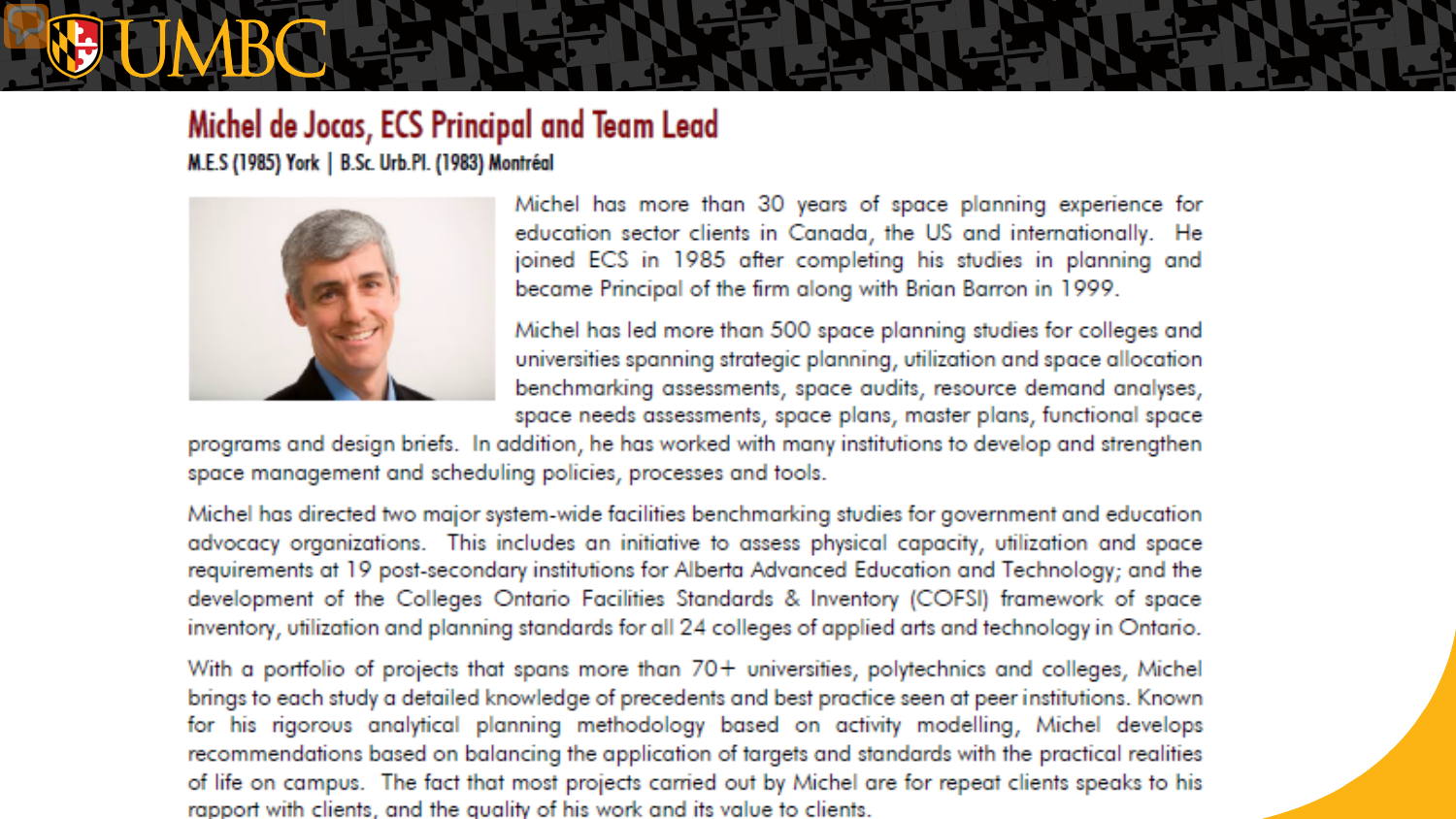#### **Instructional Space & Scheduling Review Study**







#### **Utilization Analysis Report**

University of Maryland Baltimore County

**January 9, 2019** 

Educational Consulting Services Corp. | www.ecs.on.ca



https://provost.umbc.edu/files /2019/02/UMBC-Instructional-Space-Utilization-Analysis-Report-20190109.pdf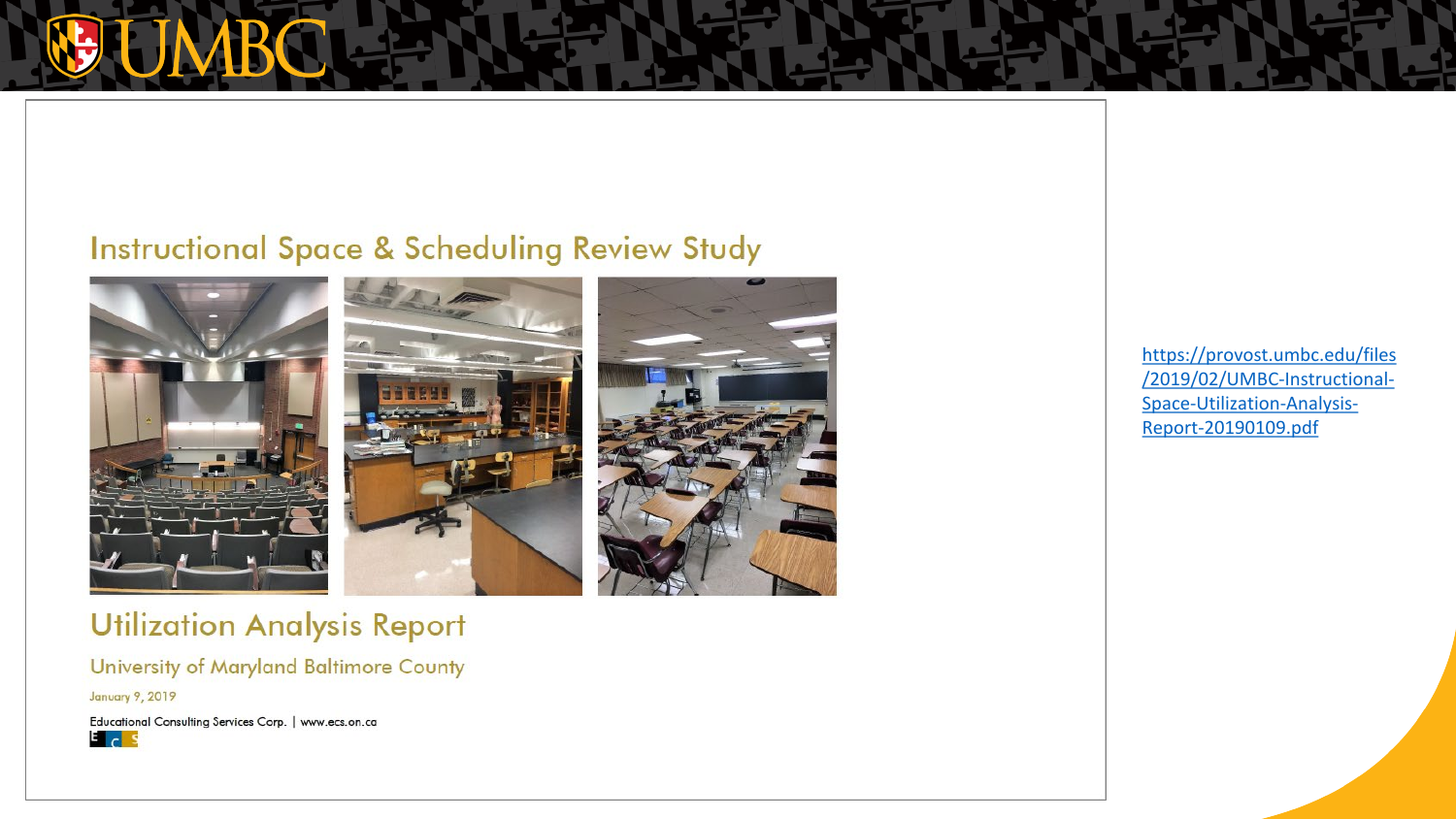Utilization Analysis Report: Primary Conclusions

- $\triangleright$  Area per seat in classrooms is generally aligned with guidelines.
- $\triangleright$  UMBC's classroom pool has latent capacity both in terms of room utilization and seat utilization.
- $\triangleright$  However, this finding is in contrast with scheduling pressures and challenges described to consultant.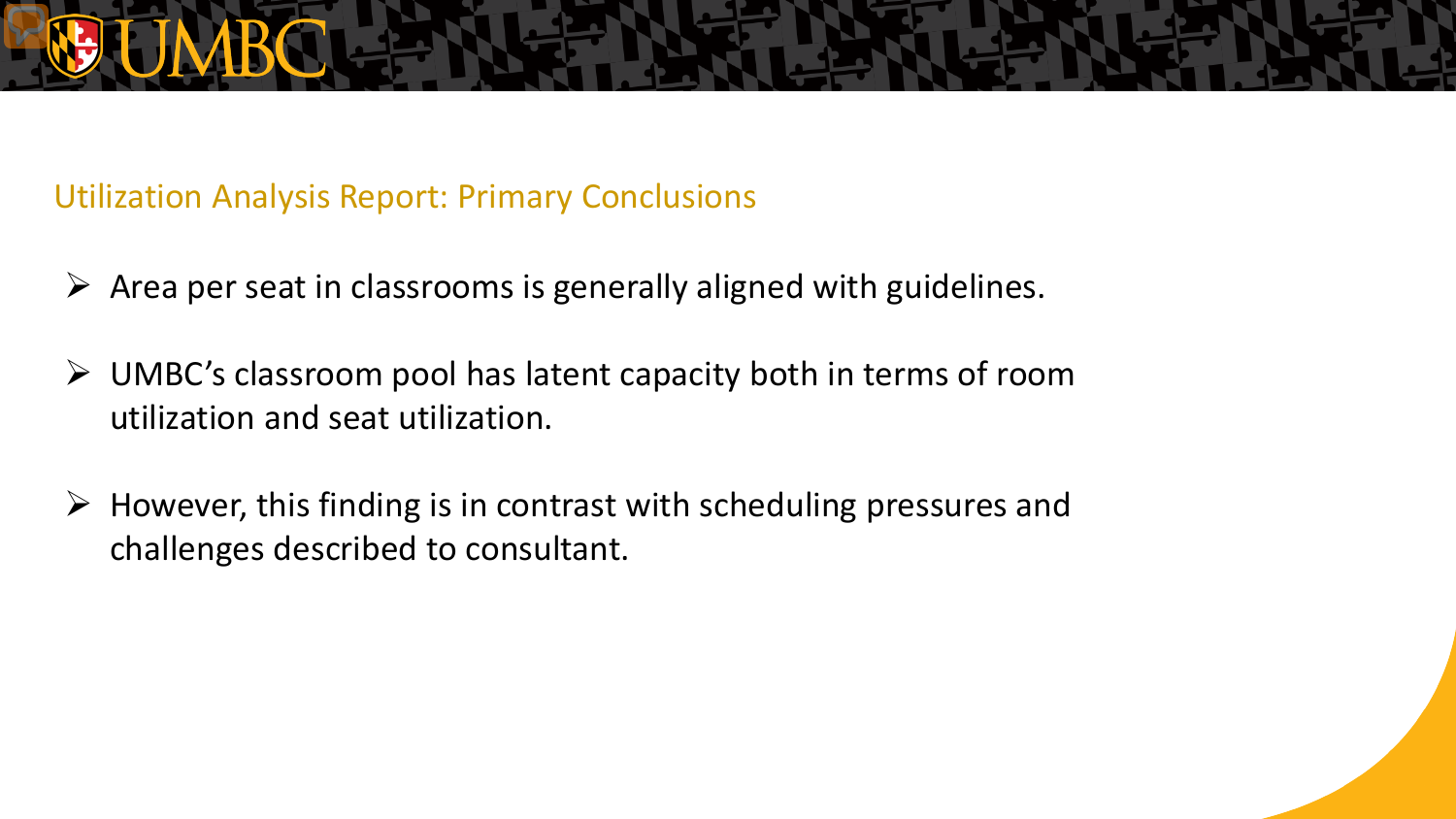





#### **University of Maryland, Baltimore County**



**Instructional Space & Scheduling Review Study** 

#### **Key Issues and Planning Directions**

January 9, 2019

**Educational Consulting Services Corp.** www.ecs.on.ca

https://provost.umbc.edu/files /2019/02/UMBC-Space-Scheduling-Study-Report-Key-Issues-20190109.pdf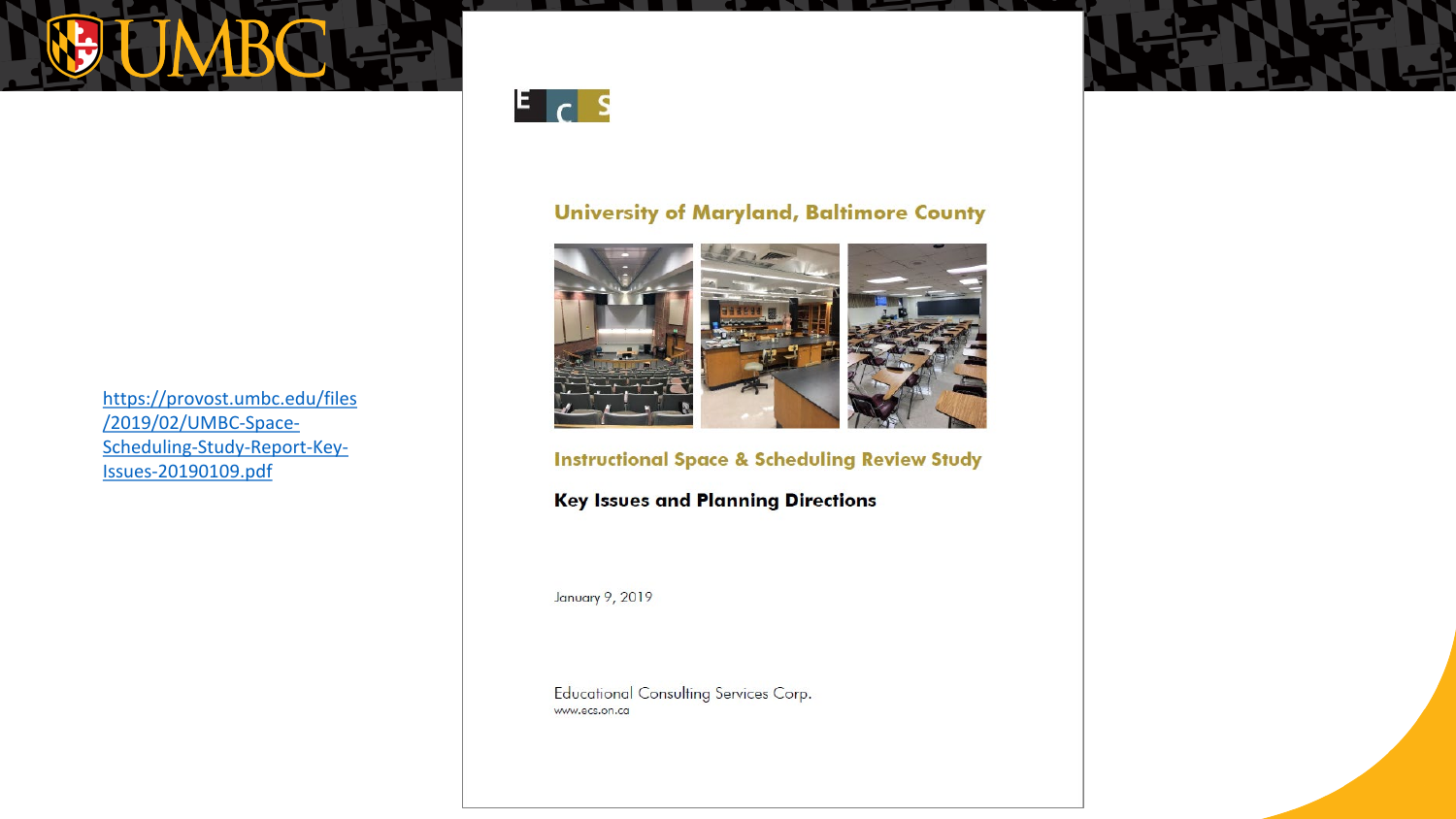### Key Issues and Planning Directions: Scheduling Issues

- $\triangleright$  Process
	- timelines
	- term roll
	- unplaced courses
- $\triangleright$  Policies
	- standard times
	- free hours
- $\triangleright$  Resources and Tools
	- number of staff
	- software
	- predicting demand

### **≻** Outcomes

- mismatches between learning delivery and room type
- mismatches between course section size and room capacity
- pedagogical consequences
- schedule quality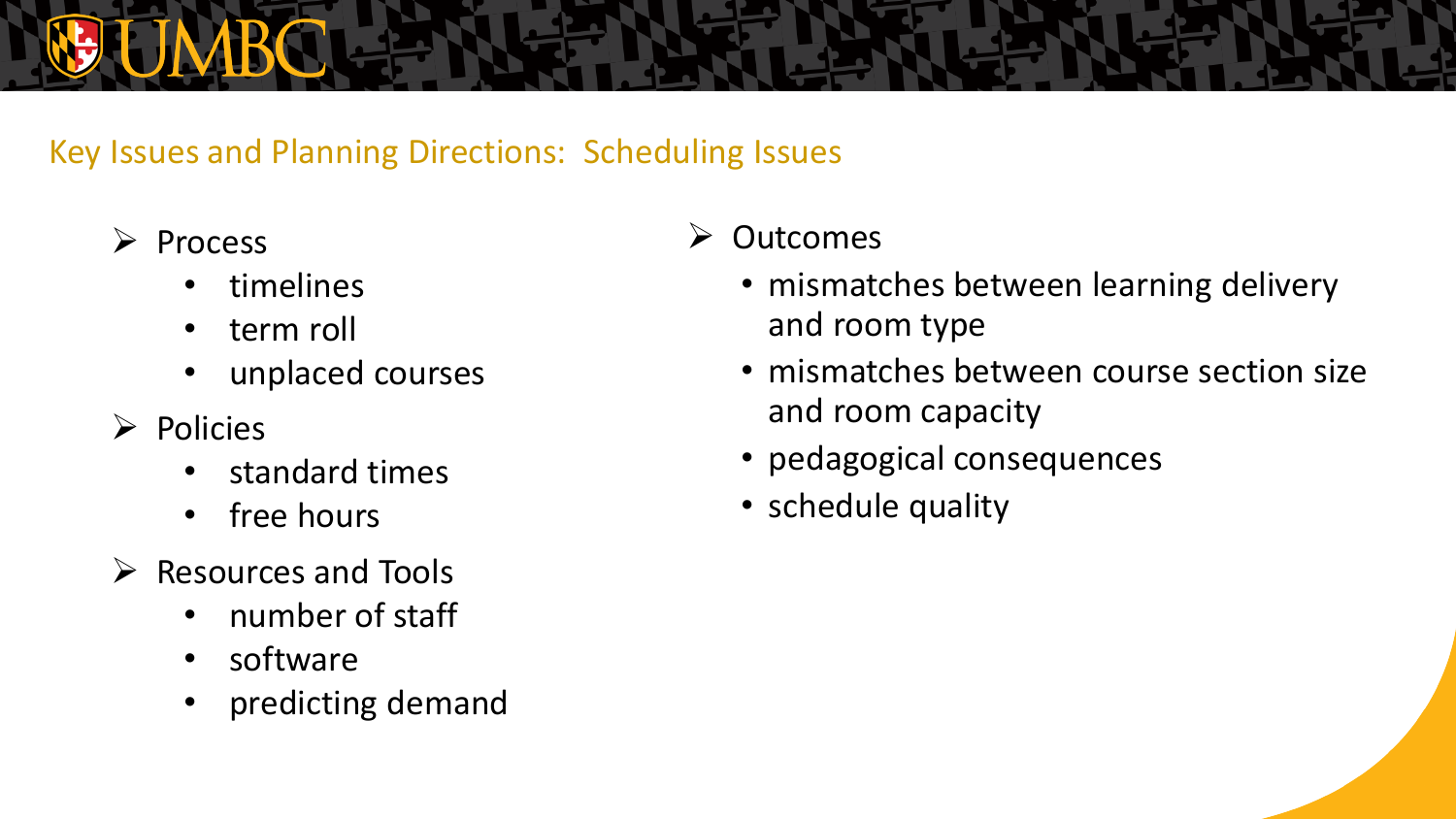#### Key Issues and Planning Directions: Planning Directions

- $\triangleright$  Investigate Scheduling Authority Model Options
- $\triangleright$  Review Scheduling Policies, Processes, Timelines, and Staffing Levels
- $\triangleright$  Review Options to Enhance Flexibility within the Standard Time Grid
- $\triangleright$  Research Scheduling Software Systems
- Develop Strategies to Better Match Instructional Room Inventory to Pedagogy and Section Size Requirements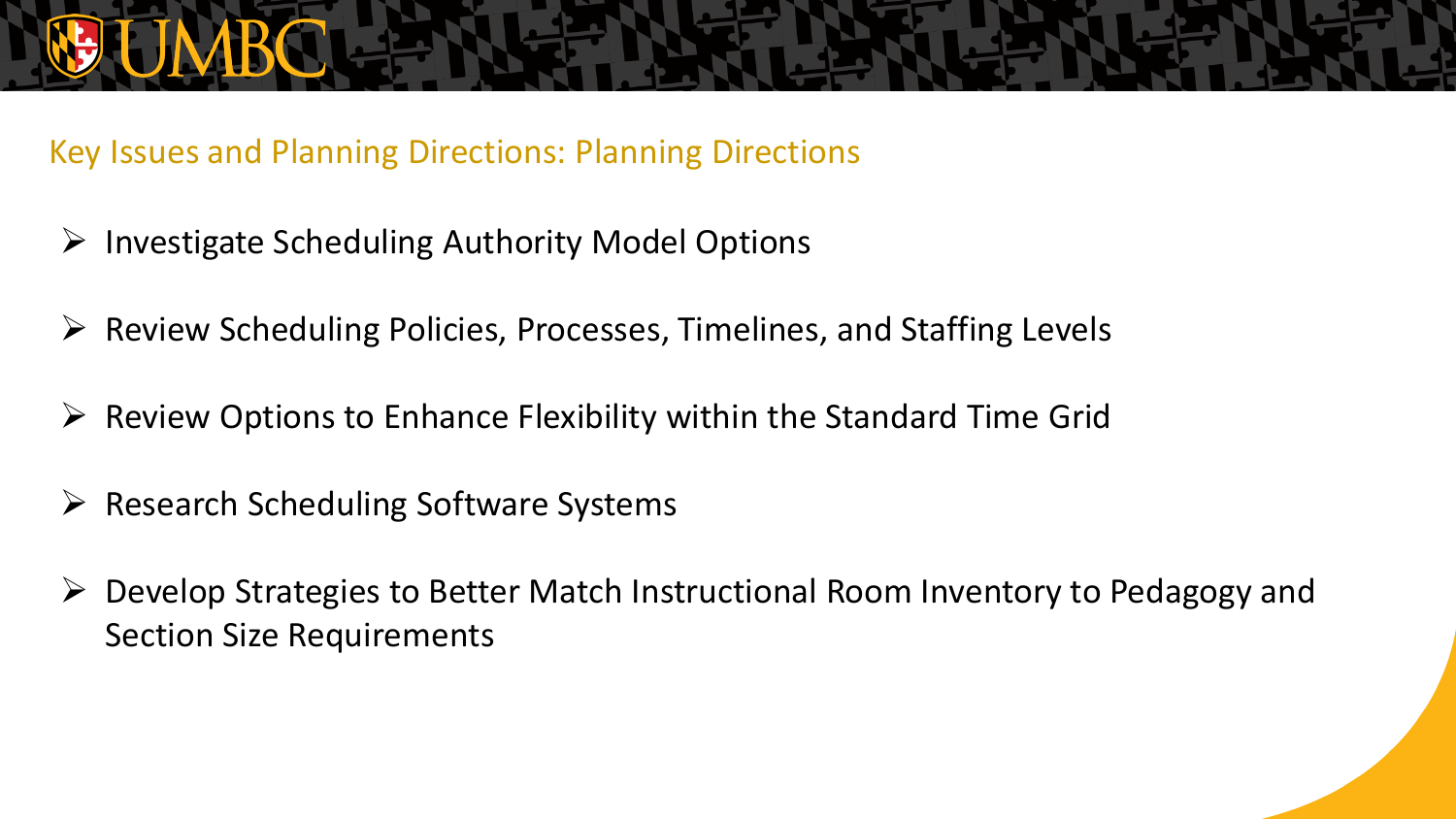

Key leaders from academic affairs and administration whose role is to:

- **Champion** process
- **Review** recommendations
- **Make decisions** on future steps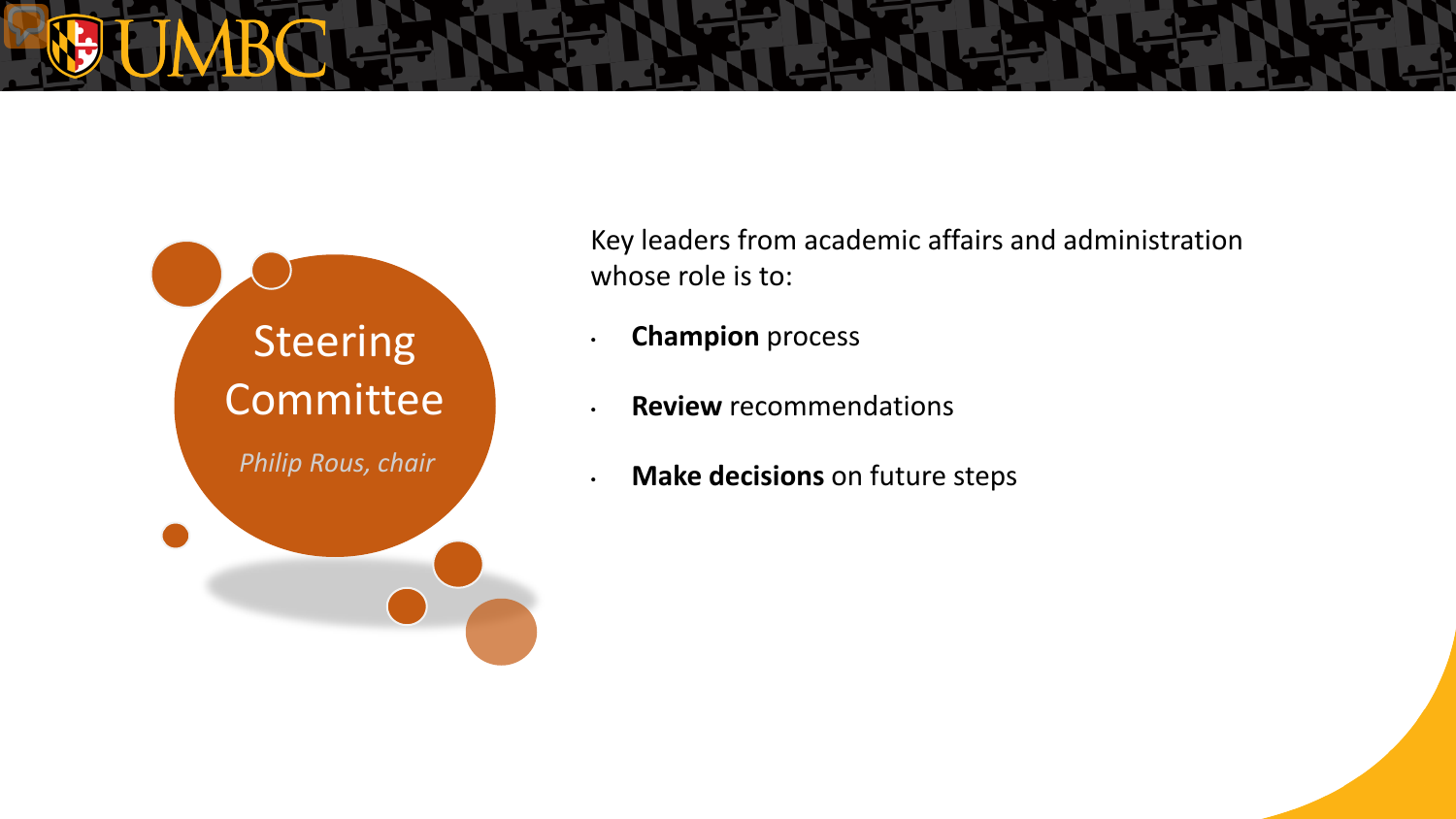

#### **Other Committee Members:**

Lynne Schaefer Jack Suess Bill LaCourse Scott Casper Keith Bowman Janet Rutledge Katharine Cole Antonio Moreira, ex officio Pam Hawley, ex officio Julianne Simpson, ex officio Sarah Shin, ex officio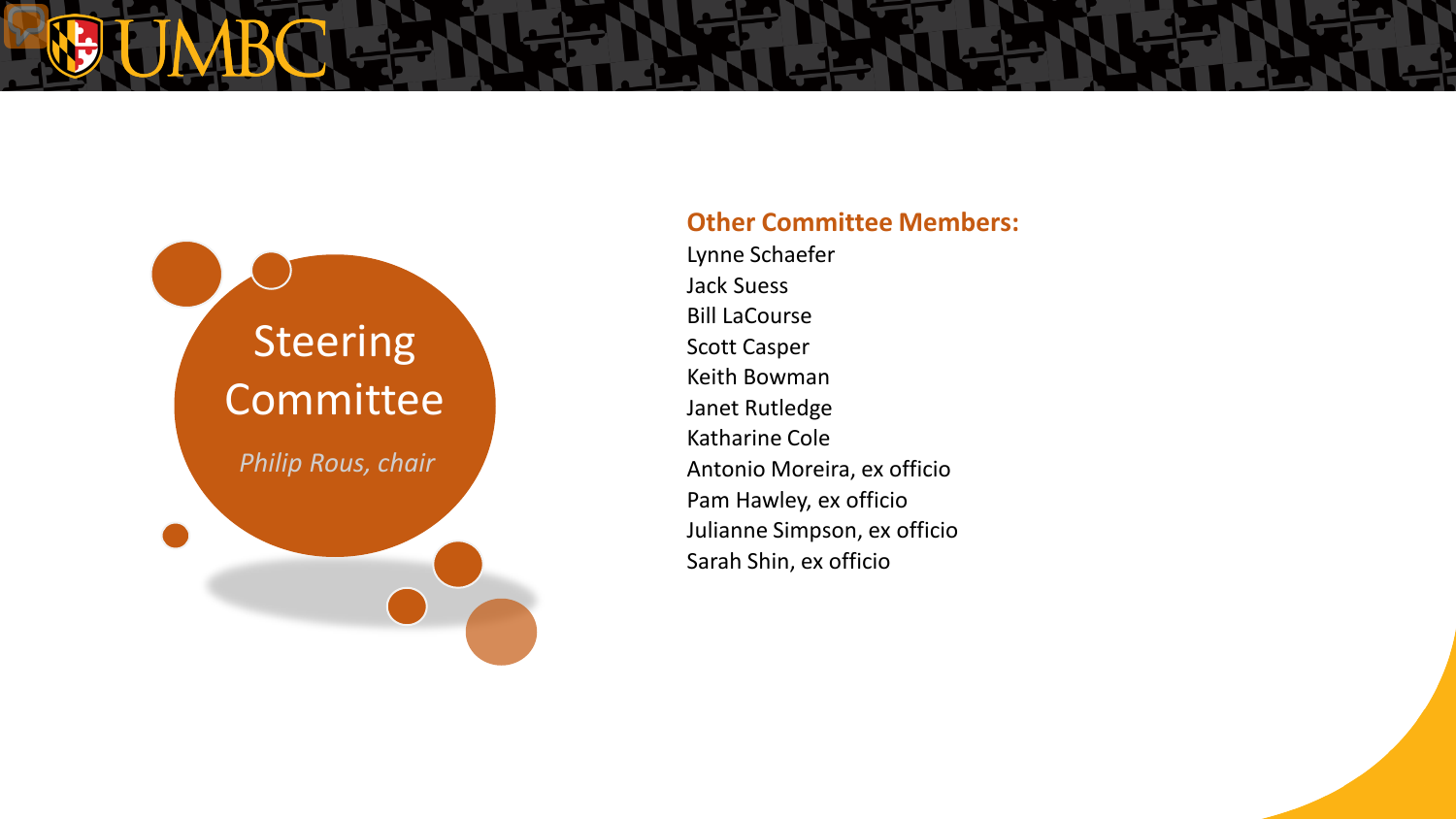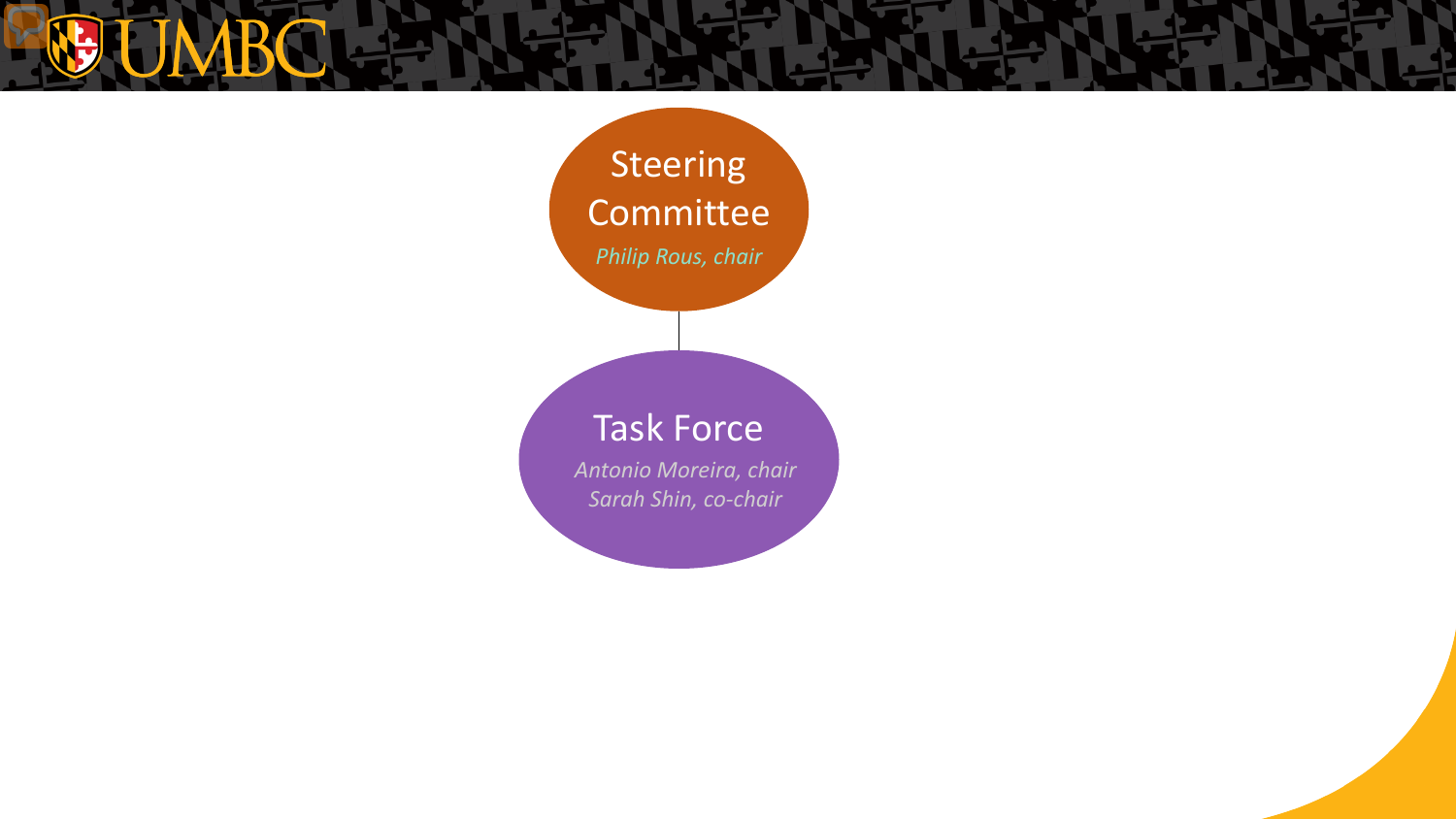## Task Force

*Antonio Moreira, chair Sarah Shin, co-chair*

Change agents whose role is to:

- **Review and synthesize** information
- **Make** recommendations to Steering Committee
- **Serve as co-chairs** on working teams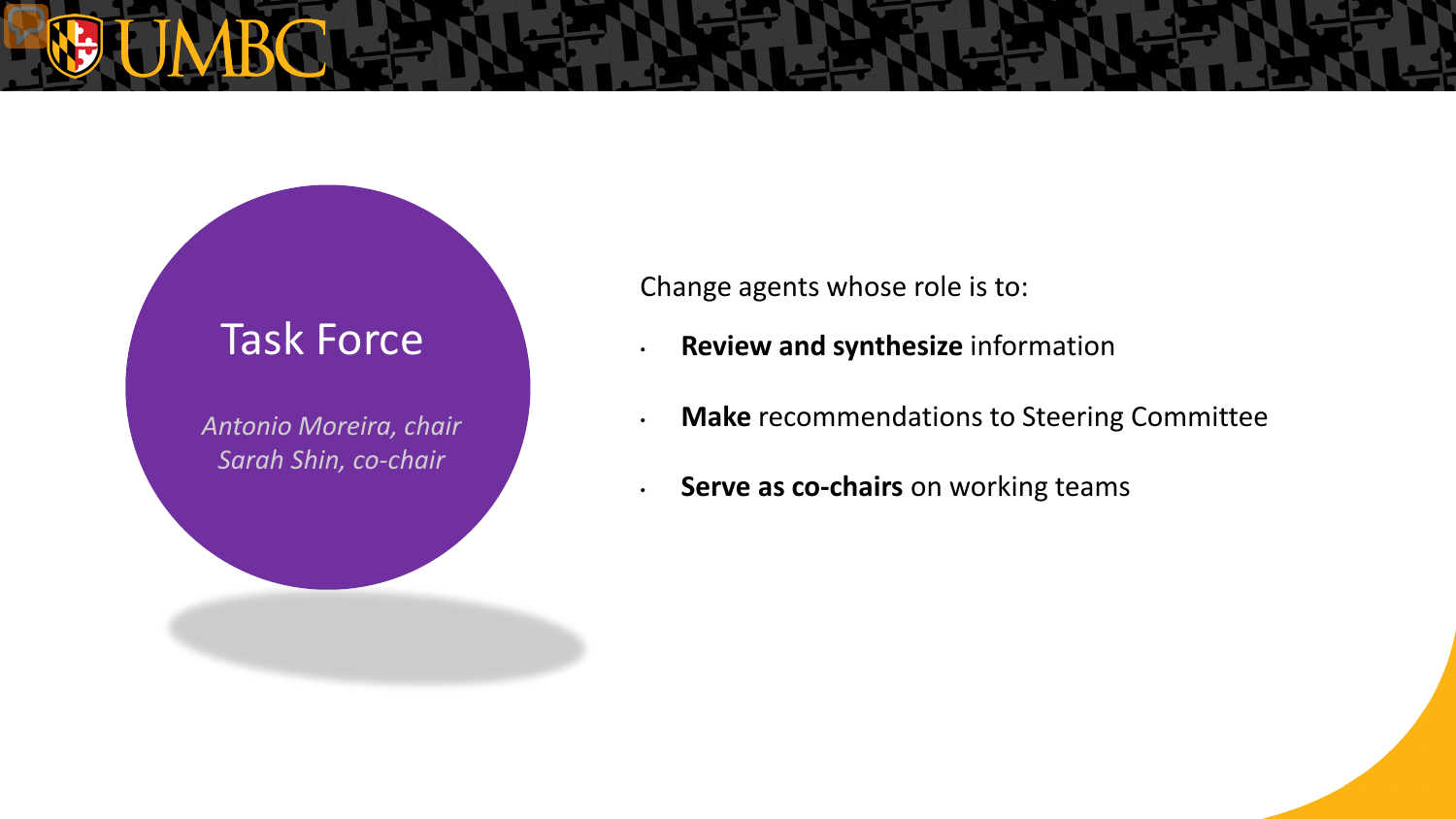## Task Force

*Antonio Moreira, chair Sarah Shin, co-chair*

#### **Other Task Force Members:**

| <b>Yvette Mozie-Ross</b> | Vice Provost, Enrollment Management & Planning                     |
|--------------------------|--------------------------------------------------------------------|
| Pam Hawley               | <b>University Registrar</b>                                        |
| Drema Wentz              | Associate Registrar, Catalog, Scheduling & Faculty Services        |
| Nathan Czarnota          | Associate Registrar, Systems and Registration                      |
| Arnold Foelster          | Director, Enterprise Applications                                  |
| Kevin Joseph             | Director, Business Intelligence, DoIT                              |
| Michael Glasser          | Director of Decision Support, IRADS                                |
| Julianne Simpson         | Director of Planning, FM                                           |
| Dennis Cuddy             | Manager, Administration and Facilities, Chemistry and Biochemistry |
| <b>Steve Young</b>       | Associate Professor, MLLI                                          |
| Edyta Edwards            | Specialist, Summer, Winter and Special Programs                    |
| Elaine O'Heir            | Department Coordinator, Psychology                                 |
| Jill Randles             | Assistant Vice Provost and Assistant Dean, Undergraduate Education |
| Terrance Worchesky       | <b>Associate Professor, Physics</b>                                |
| <b>Mohamed Younis</b>    | Professor, CSEE                                                    |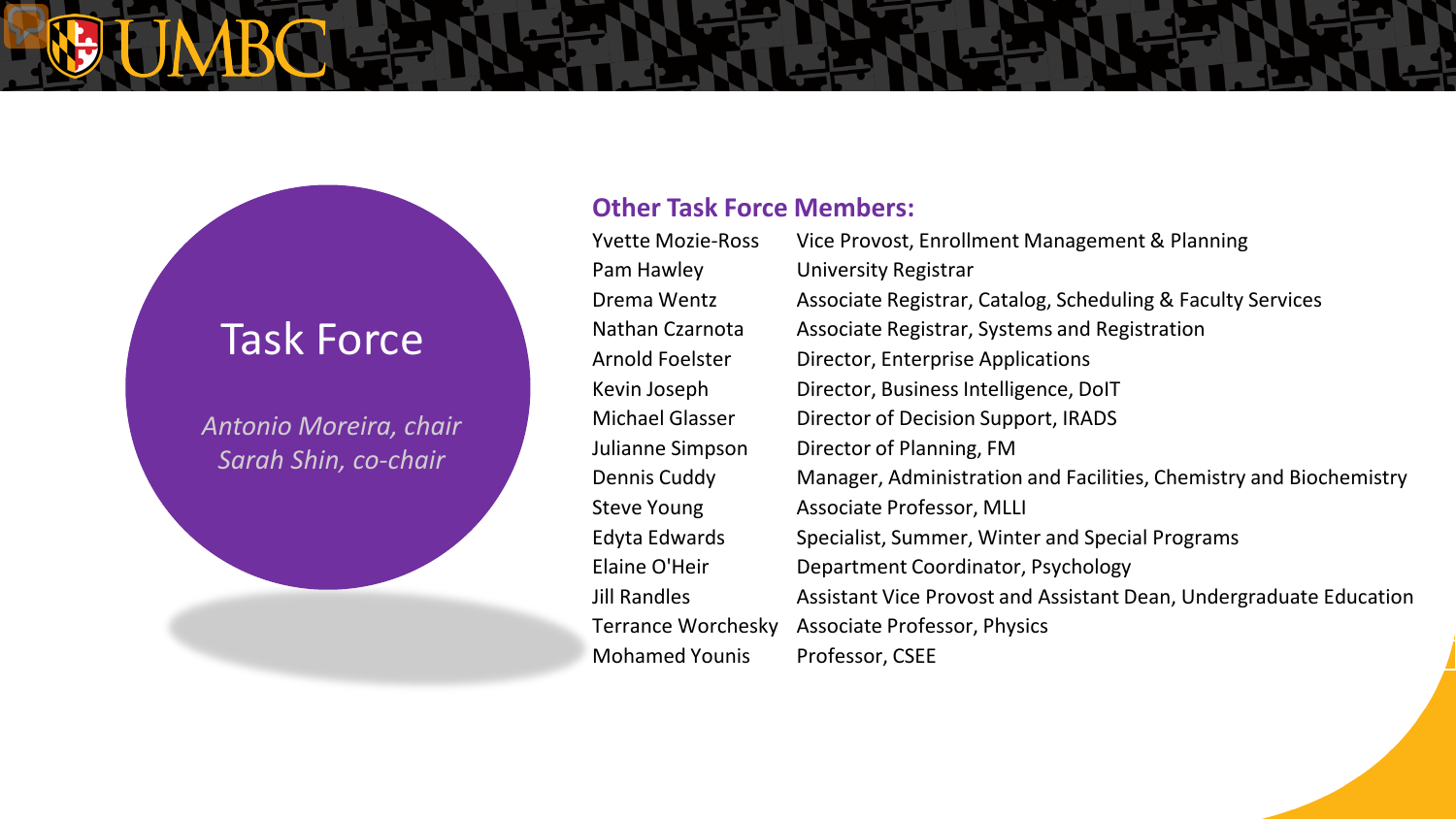

#### *Teams*

Subject matter experts whose role is to:

- **Conduct** research
- **Analyze** options
- **Present** findings to the Task Force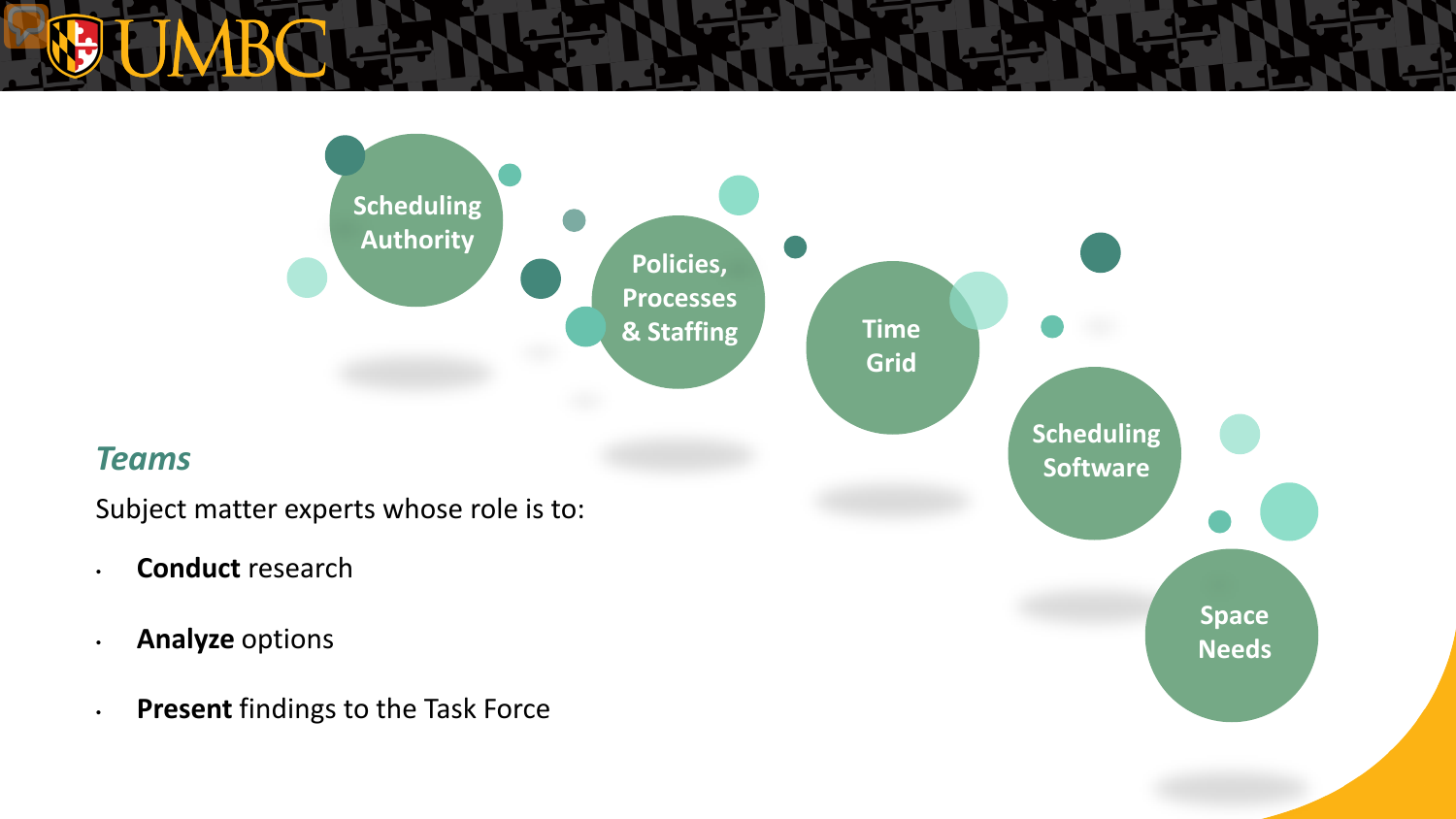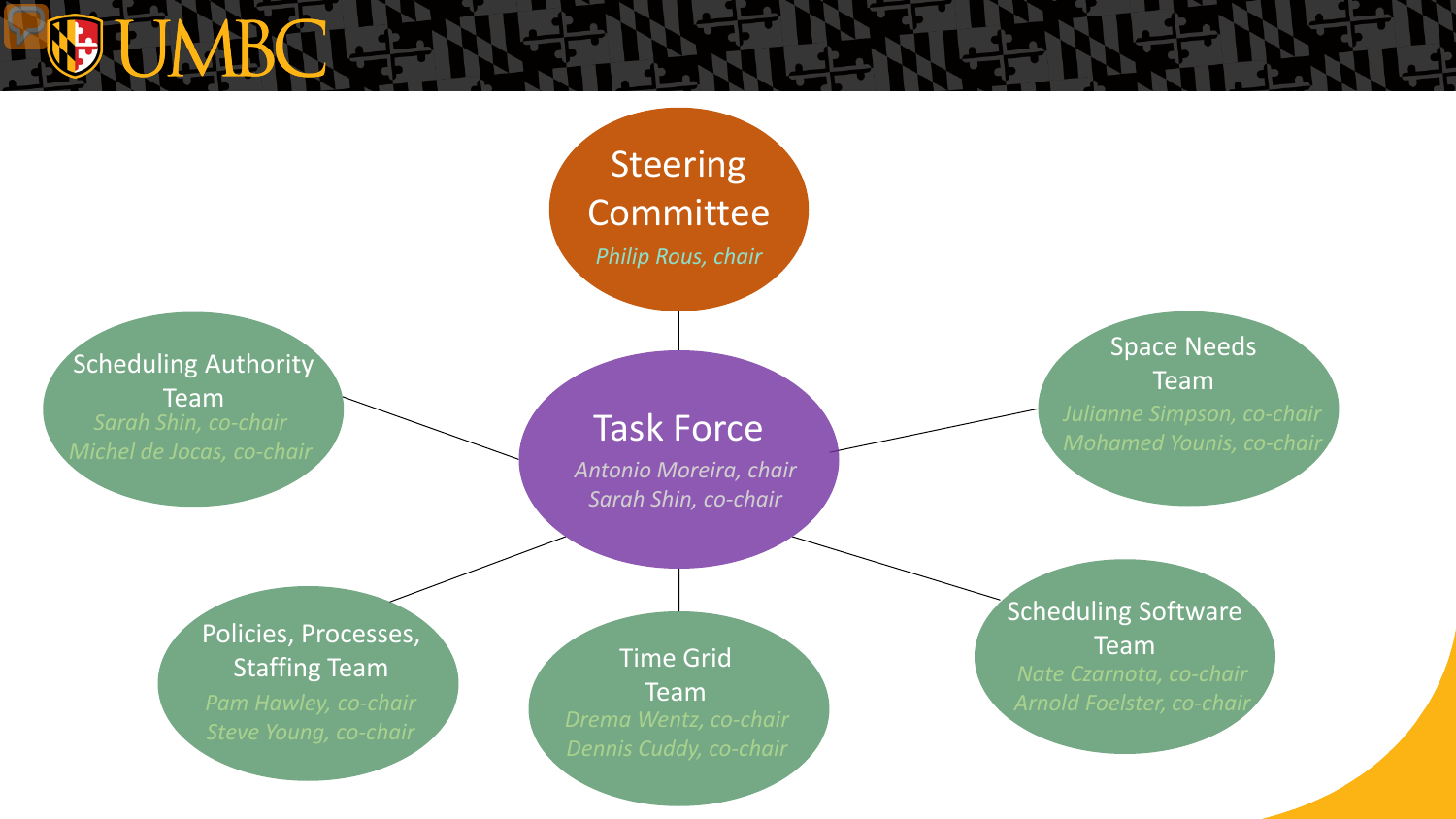

#### *Charge*

BY-

Scheduling Authority

Team

Sarah Shin, co-chair

Michel de Jocas, co-chair

Evaluate scheduling authority models (centralized, decentralized, or hybrid) and recommend the most effective model.

#### *Topics for Consideration*

- Strengths and challenges of UMBC's current scheduling authority model
- Pros and cons of other scheduling models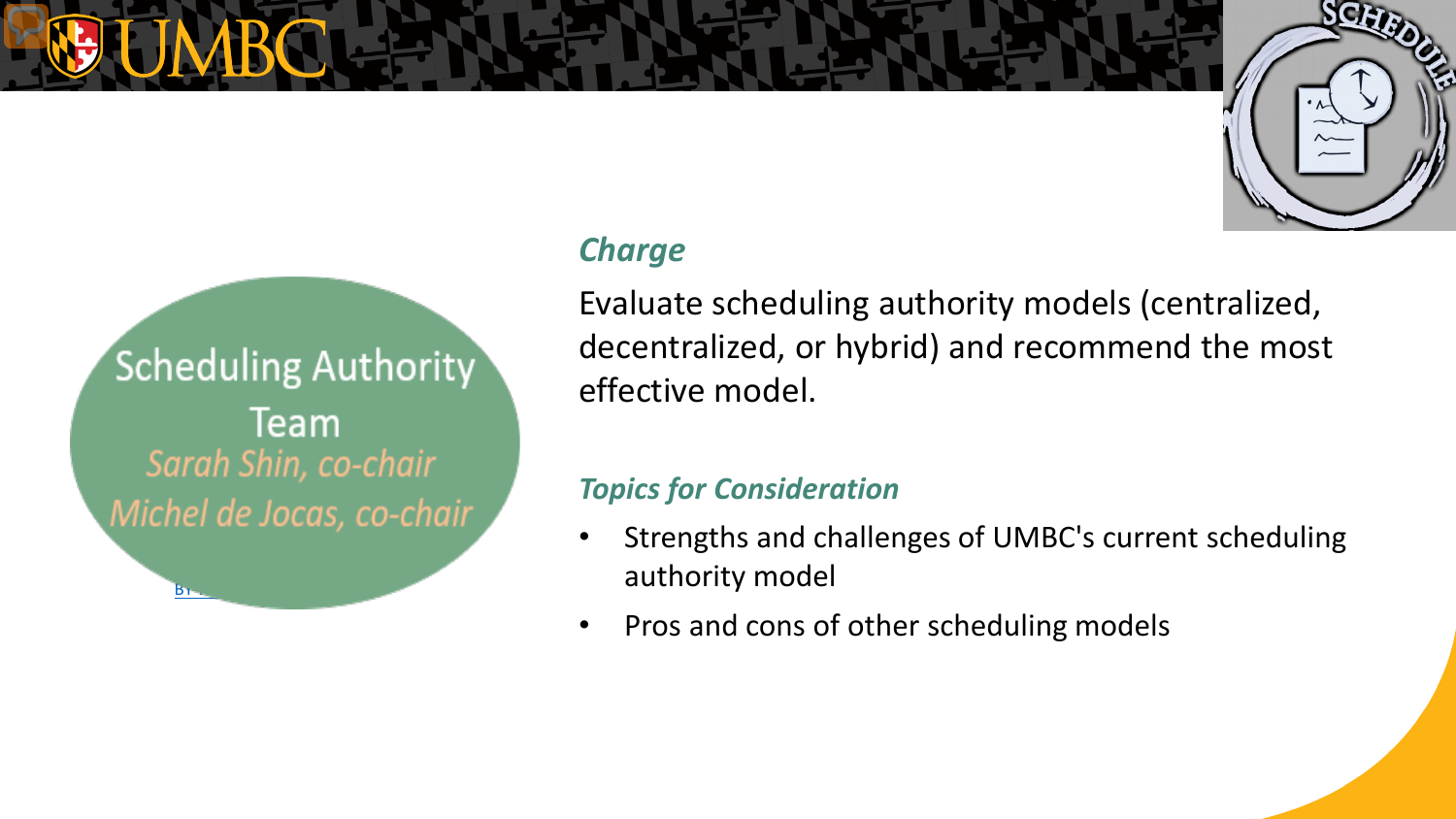# [This Photo](http://anoopcnair.com/) **by United United United United United United United United United United United United United United United United United United United United United United United United United United United United United Unit** Policies

Policies, Processes, **Staffing Team** Pam Hawley, co-chair Steve Young, co-chair

### *Charge*

Evaluate UMBC's current policies, processes, and staffing levels and recommend changes to produce a quality schedule.

NC-ND

#### *Topics for Consideration*

- Timeline for semester schedule builds and term rolls
- Policy on percentage of classes offered at certain times
- Accommodating hybrid and non-traditional courses
- Prioritization of considerations in room assignment:
	- course demand
	- pedagogical requirements
	- overall placed/unplaced courses within department
	- availability of department-controlled space

[This Photo](http://suifaijohnmak.wordpress.com/2011/09/25/change11-change-change-management-and-transformation/) by Unknown Author is licensed under [CC BY-SA-NC](https://creativecommons.org/licenses/by-nc-sa/3.0/)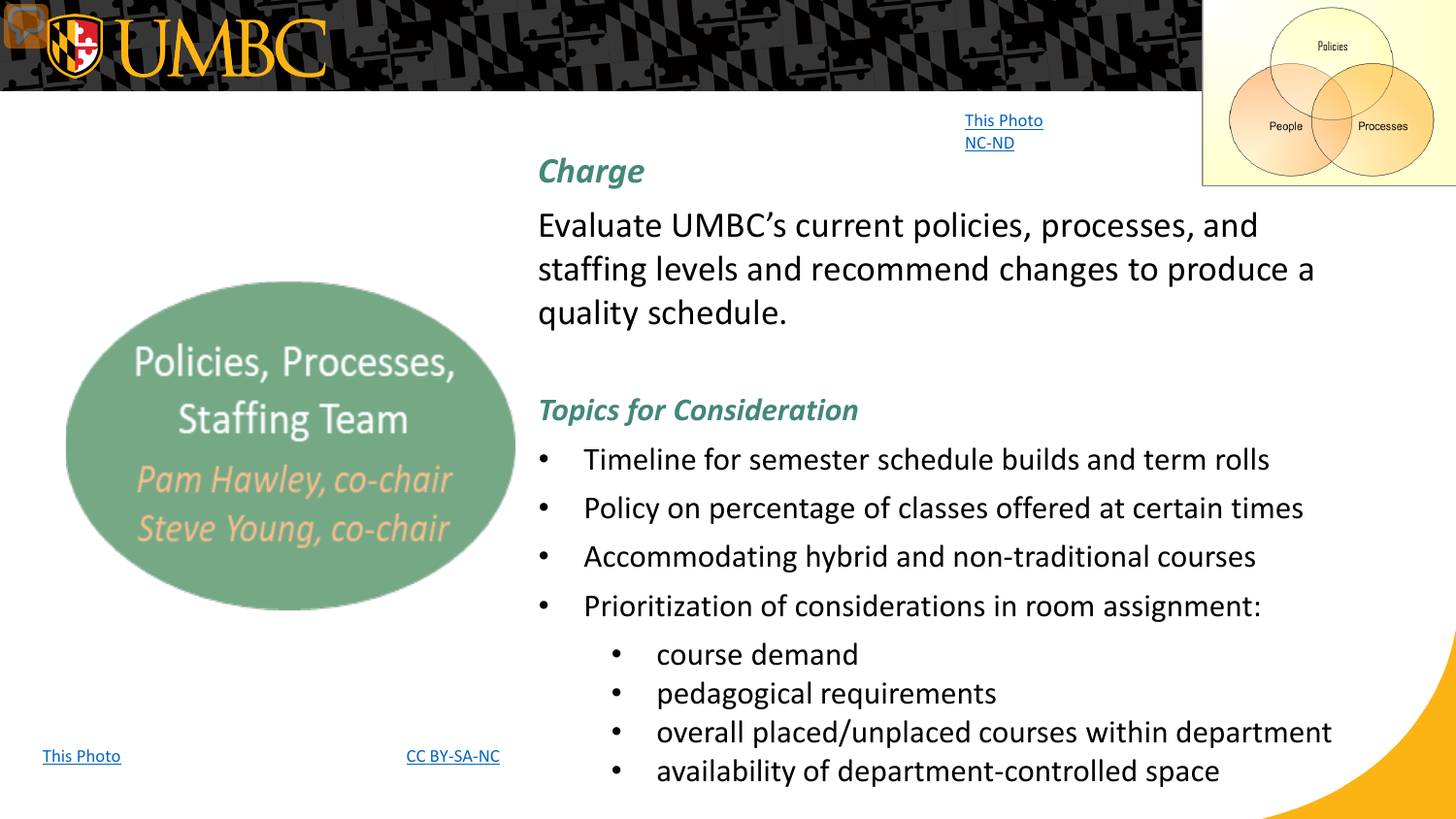# [This Photo](https://math.stackexchange.com/questions/1822583/what-is-the-sum-of-the-81-products-in-the-9-times-9-multiplication-grid) by Unknown [Author is licensed under CC](https://creativecommons.org/licenses/by-sa/3.0/)

#### **Charge**

Evaluate scheduling time grid options and recommend a time grid to increase course availability and improve classroom utilization.

#### *Topics for Consideration*

- Friday class offerings
- Early morning class offerings
- Increasing options for 1 and 2 times per week class meeting patterns
- Free hour

**Time Grid Team** Drema Wentz, co-chair Dennis Cuddy, co-chair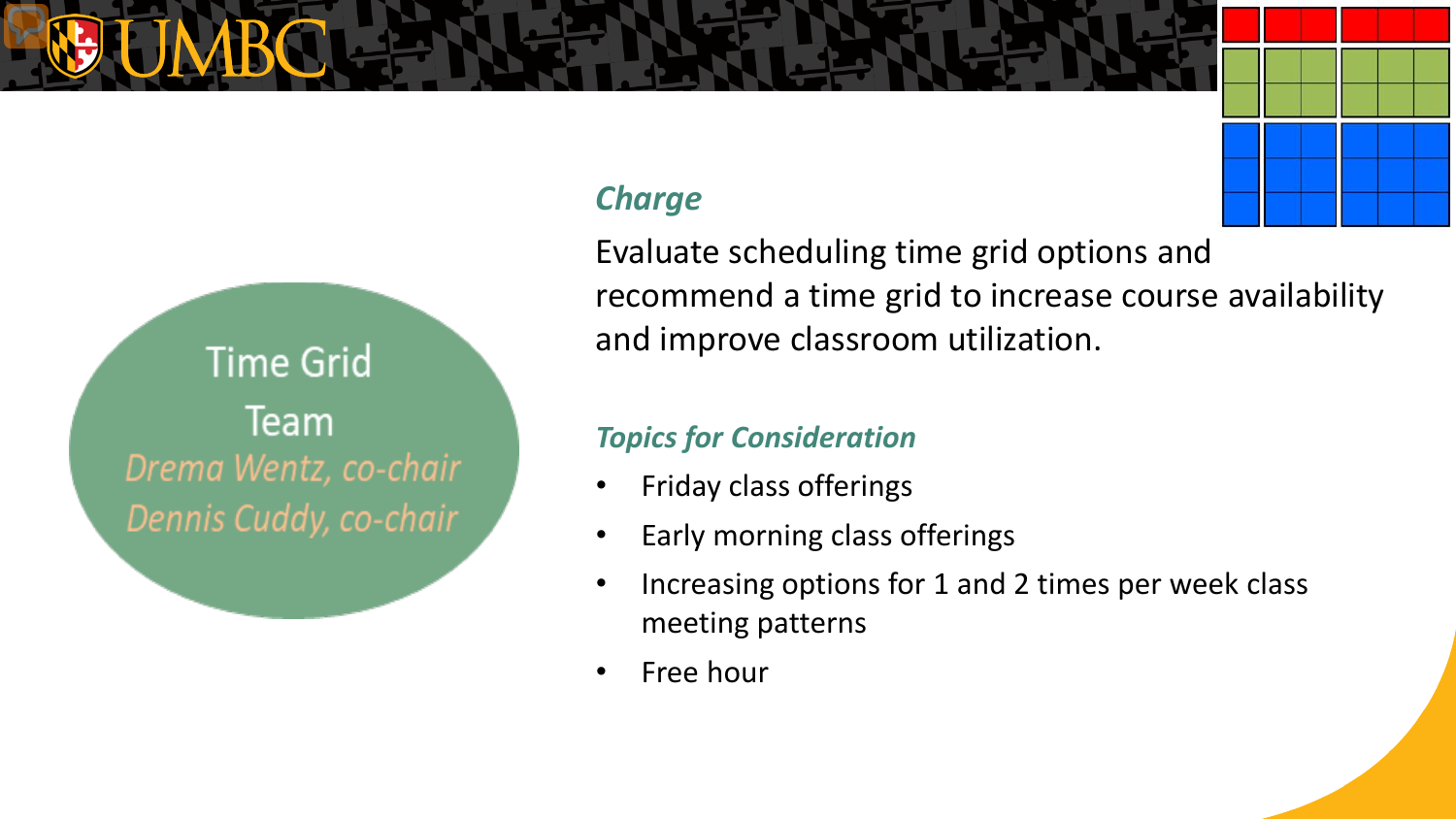## **Scheduling Software Team** Nate Czarnota, co-chair Arnold Foelster, co-chair

#### *Charge*

Evaluate classroom scheduling systems and recommend how to better utilize current system or implement new scheduling software system. **[This Photo](http://commons.wikimedia.org/wiki/file:gnome-system-software-installer.svg)** 

#### *Topics for Consideration*

- Features and functionality of 25 Live/R25
- Other scheduling software systems
- Options available in other software systems
- Data needed for room optimization
- Timeline and scope for recommended changes



BY-SA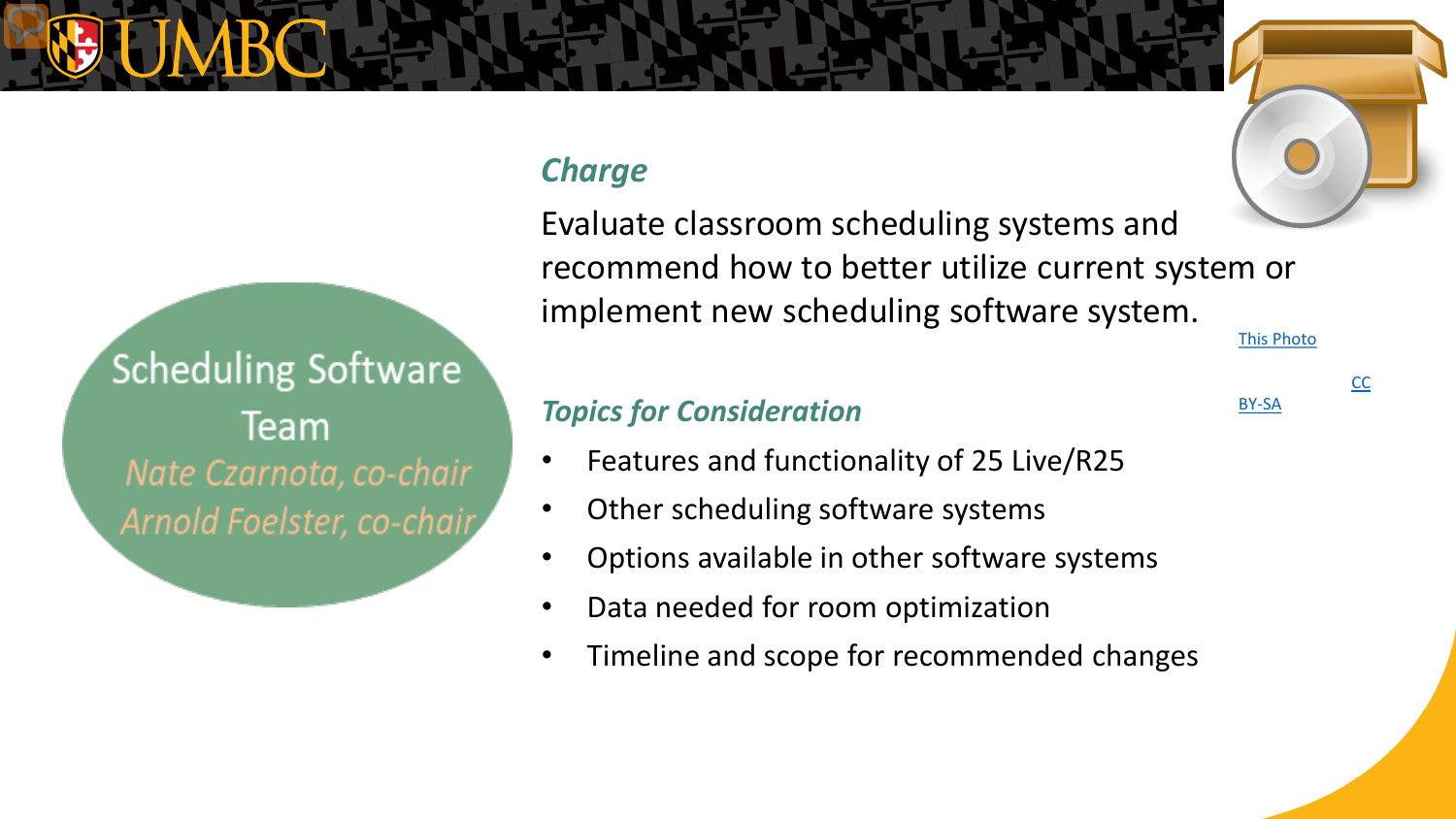# **Space Needs Team** Julianne Simpson, co-chair Mohamed Younis, co-chair

### *Charge*

Determine optimal distribution of room types and capacities to support pedagogy and satisfy scheduling demands.

<u>raaaaaaaaa</u>

#### *Topics for Consideration*

- Key room features and qualities
- Learning delivery modes
- Innovation in pedagogy
- Room capacities to support ideal section sizes
- Current and future demand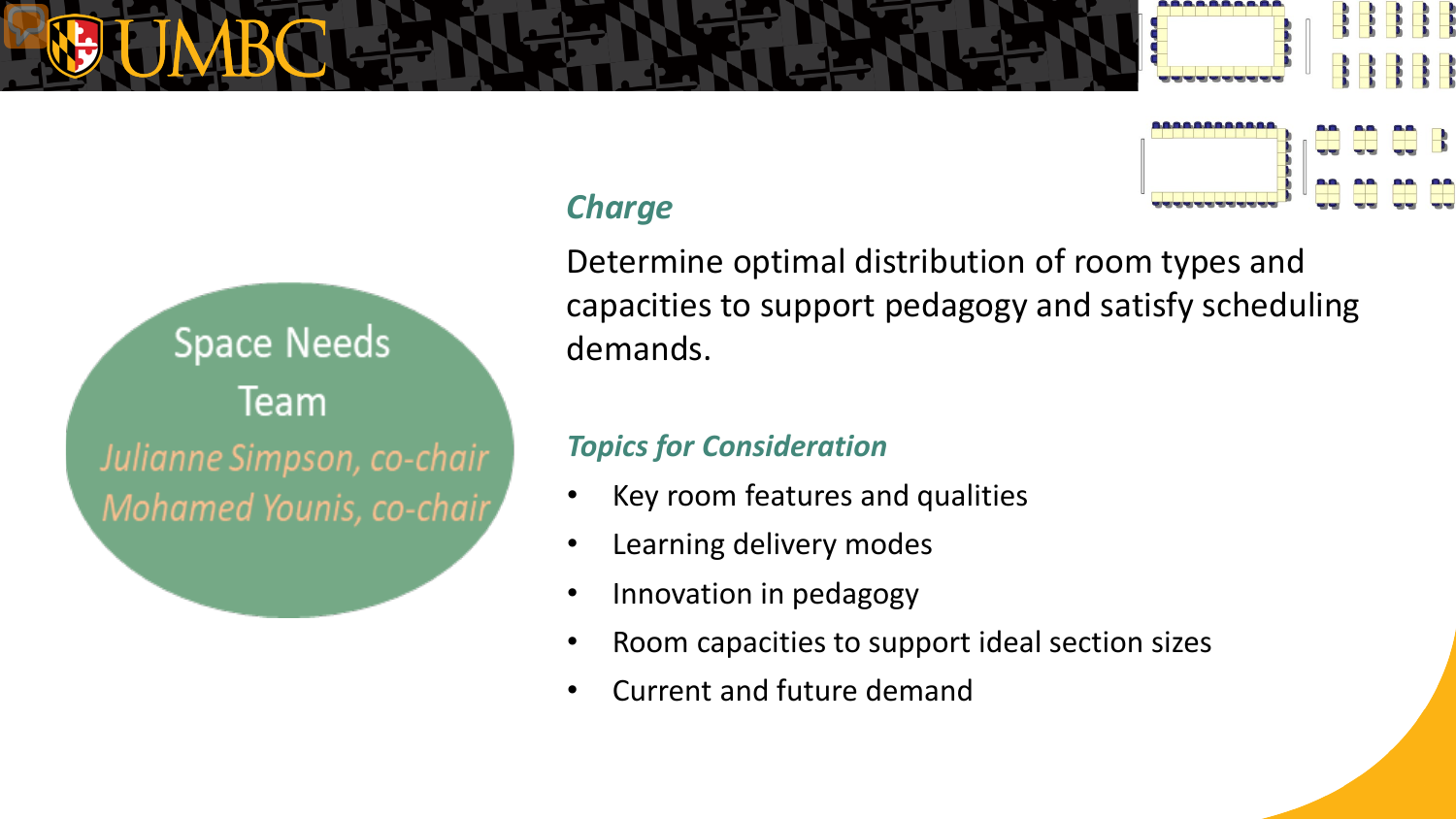#### 2019 2020 to 2022 Task Jan Feb Mar Apr May Jun July Aug Sept Oct Nov Dec Jan Feb Mar Apr May Jun July Aug Sept Oct Nov Dec Procure Consultant Services Hire Additional Registrar Staff Outreach to Chairs & Stakeholders Launch Process Research Analysis Recommendations Review Decision Implementation **Task Assignment** Administrators **Steering Committee** Task Force **Working Teams** Implementation Team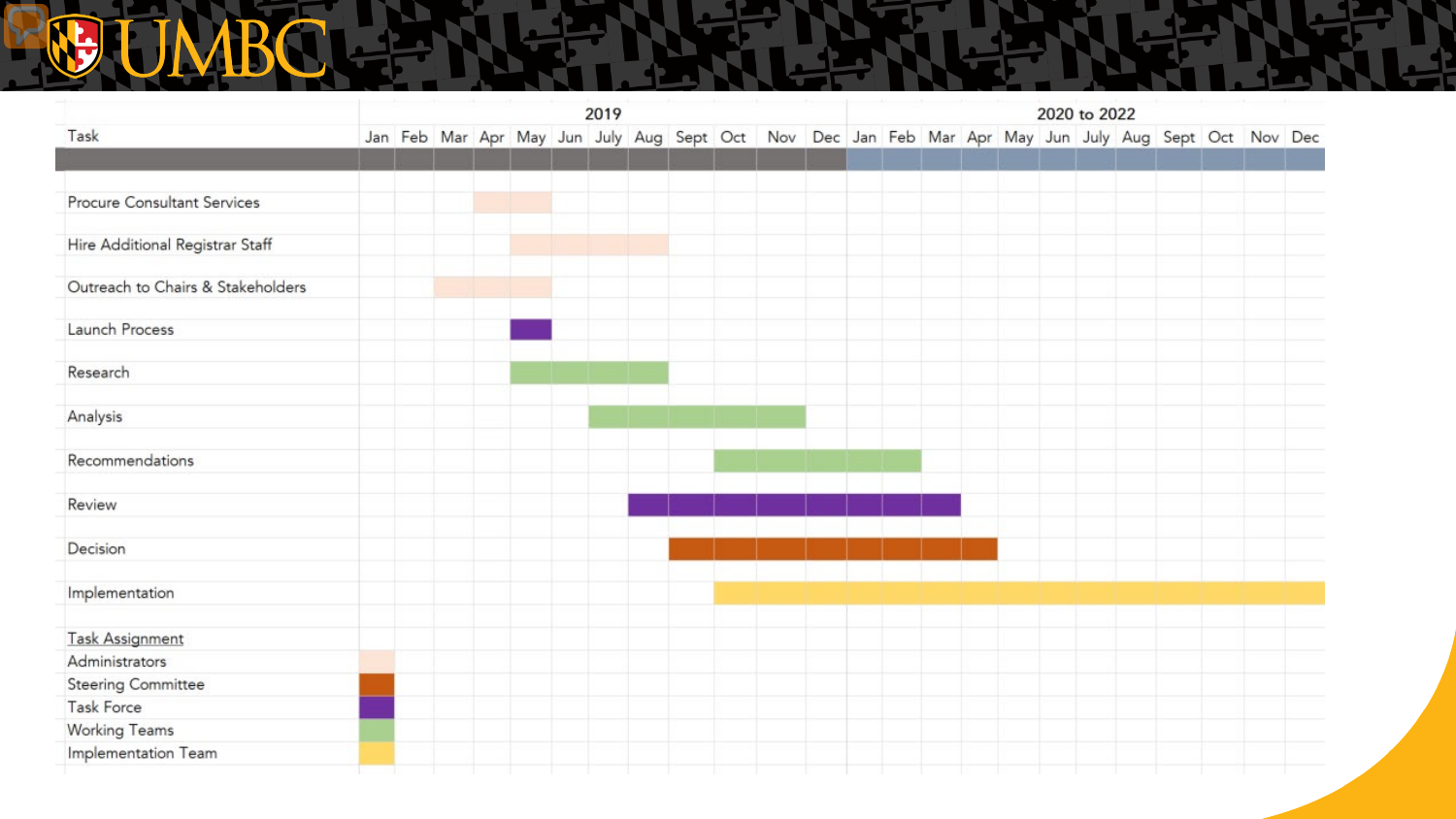#### *Collaboration*

Efforts to facilitate discussions across groups will include:

- Team Co-chairs will serve on the Task Force
- Co-chairs will report on work group activities at each Task Force meeting
- Data and information shared across Teams will be stored in BOX folders accessible to all Team members
- Team members will be invited to software demos and visits to other institutions which will be scheduled over the summer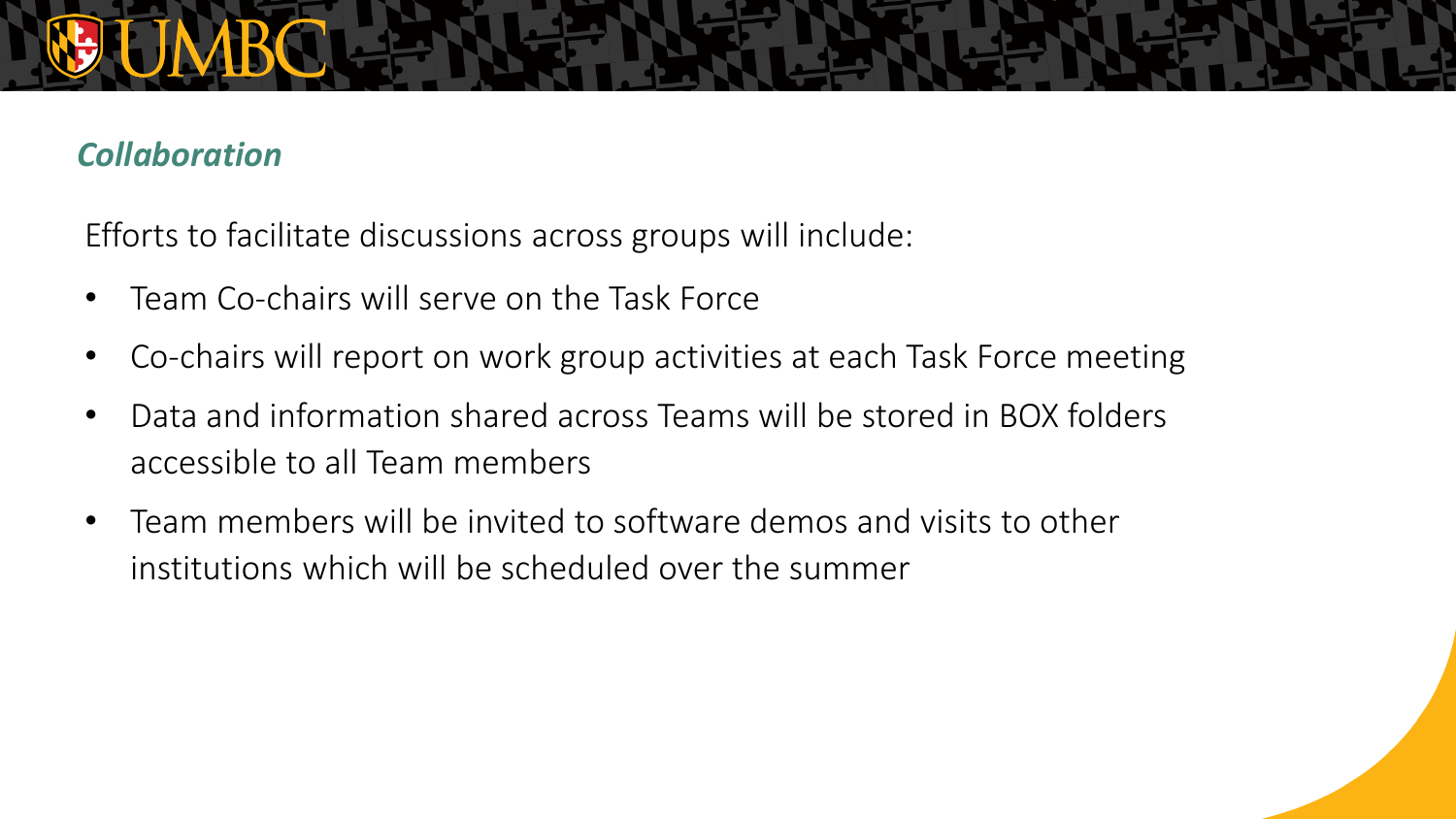#### *Consultation*

- Committee membership:
	- o All Deans are on the Steering Committee
	- o Faculty and Scheduling Coordinators from all Colleges are on Task Force
	- o Chairs and Faculty from all Colleges *(hopefully)* will serve on Working Teams
- Periodic open forums will be held for Chairs and Directors
- Faculty Senate
- Deans discussions with Chairs and Directors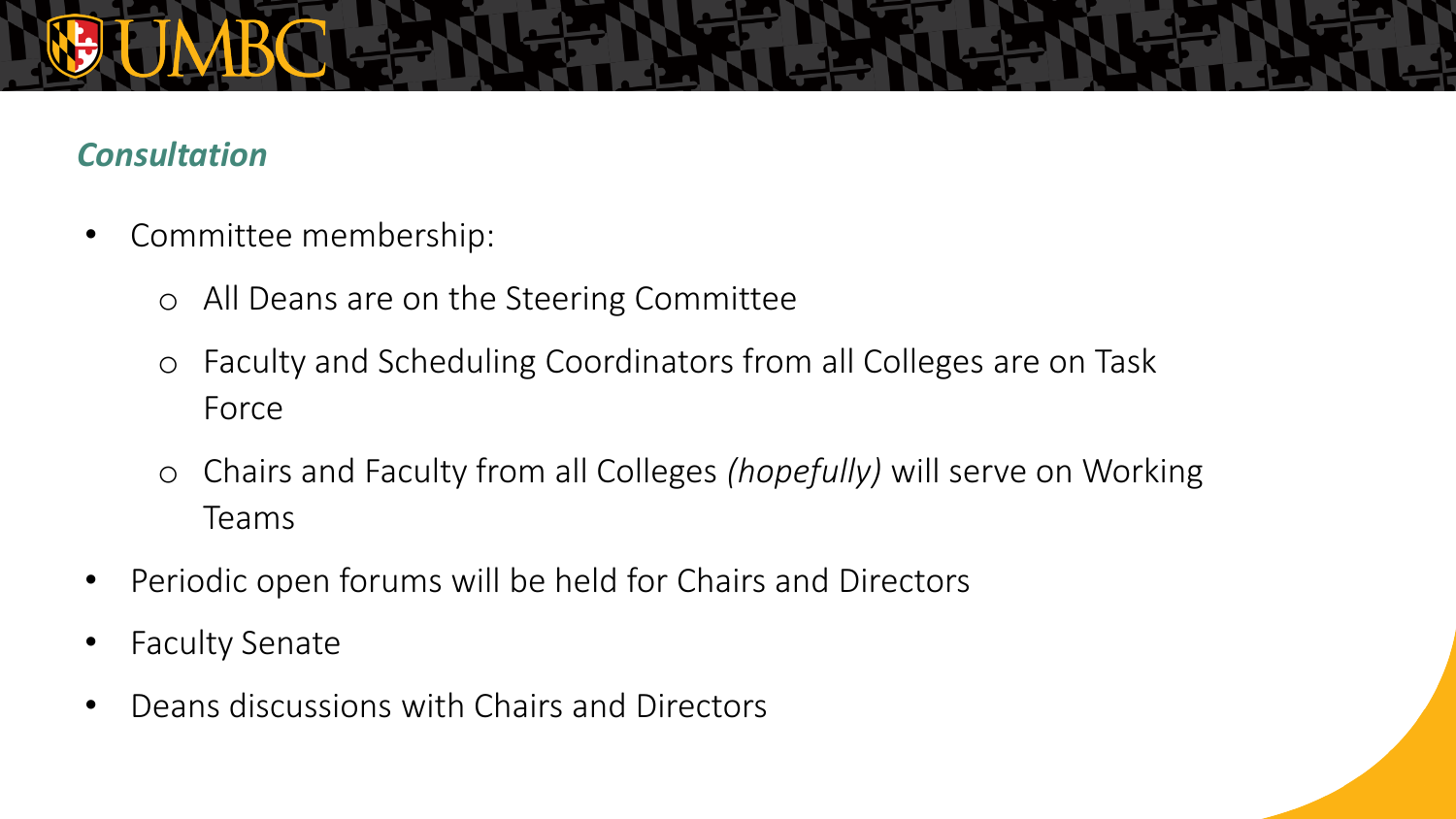

*Send team member names to moreira@umbc.edu*